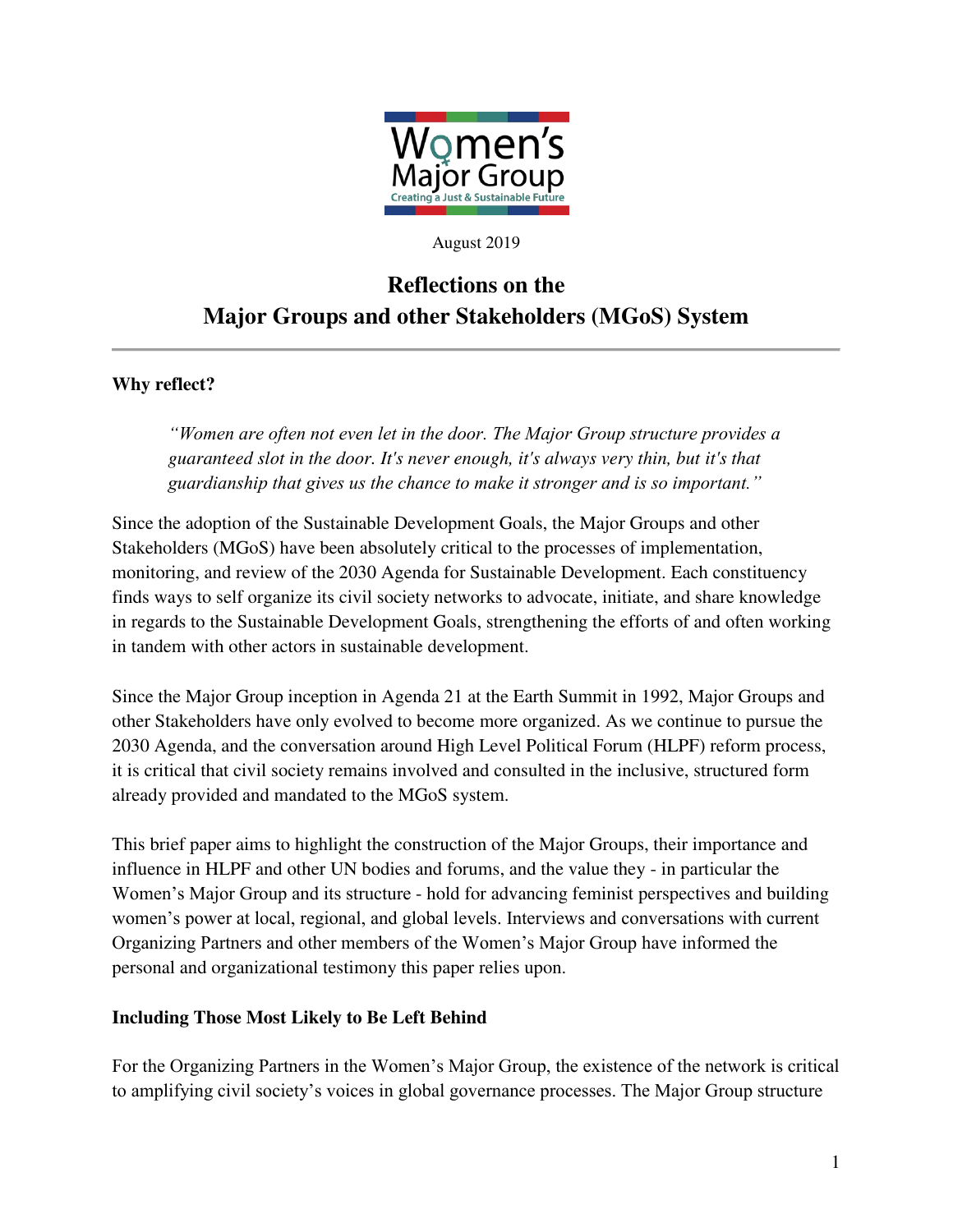provides a clear, intentionally democratic framework that enables diverse constituencies to have a voice in the UN process. There is a clear and rich history that was developed, and that feminists and activists fought for, to enable this kind of democratic participation. While the structure is imperfect, with room to grow in realizing its ambitions of truly representative participation, it does provide a framework that enables open, transparent, democratic processes and, critically, enables self-organizing by different constituencies. One member of the Women's Major Group spoke about that self-organizing specifically in relation to feminist demands:

*"It's been a really valuable space for the Women's Major Group, because feminists and women's rights organizing is super powerful, and has been able to self organize and collectively organize really well. We have moved from a "women's space" to a feminist space in the Women's Major Group, and brought that vision and perspective into the the*  rest of the Major Groups. We can see now that the MGoS has been pushing a much more *progressive agenda because of the leadership of the WMG. So to me, it's really important that we maintain the Major Group structure so that we sustain that democratic space. We need to build on the organizing history, and of course improve it where we can, but not lose it in the process."*

As this member stressed, Major Groups influence and inform each other's work by providing the space for self-organizing according to each constituency's priorities and capacities. This selforganizing is often the only way that the voices of the most marginalized might reach the halls of the UN. As another member of the WMG put it, "*The Major Groups and other Stakeholders process, is really so far -- though we must always work to improve it-- the best way to include those most likely to be left behind."*

## **Building Civil Society Power Regionally**

Just as critical to MGoS presence in official UN spaces is their presence outside of them. Major Groups have been instrumental in building regional power in preparation for global processes, collecting experiences, strengthening regional knowledge sharing, and coordination efforts. The WMG has been a leader on this front as well. One member articulated this as the most significant part of the WMG's work.

*"What has been very successful has been actually adopting the MgoS system to the regions, but making it even stronger. Right now, we are all looking at the example of the Asia Pacific and how they have self-organized very strong civil society movements. This includes groups which are not registered, and specifically represented underrepresented groups, like migrants or landless farmers or so, and they have invested a lot of time and effort in that. They have been very successful."*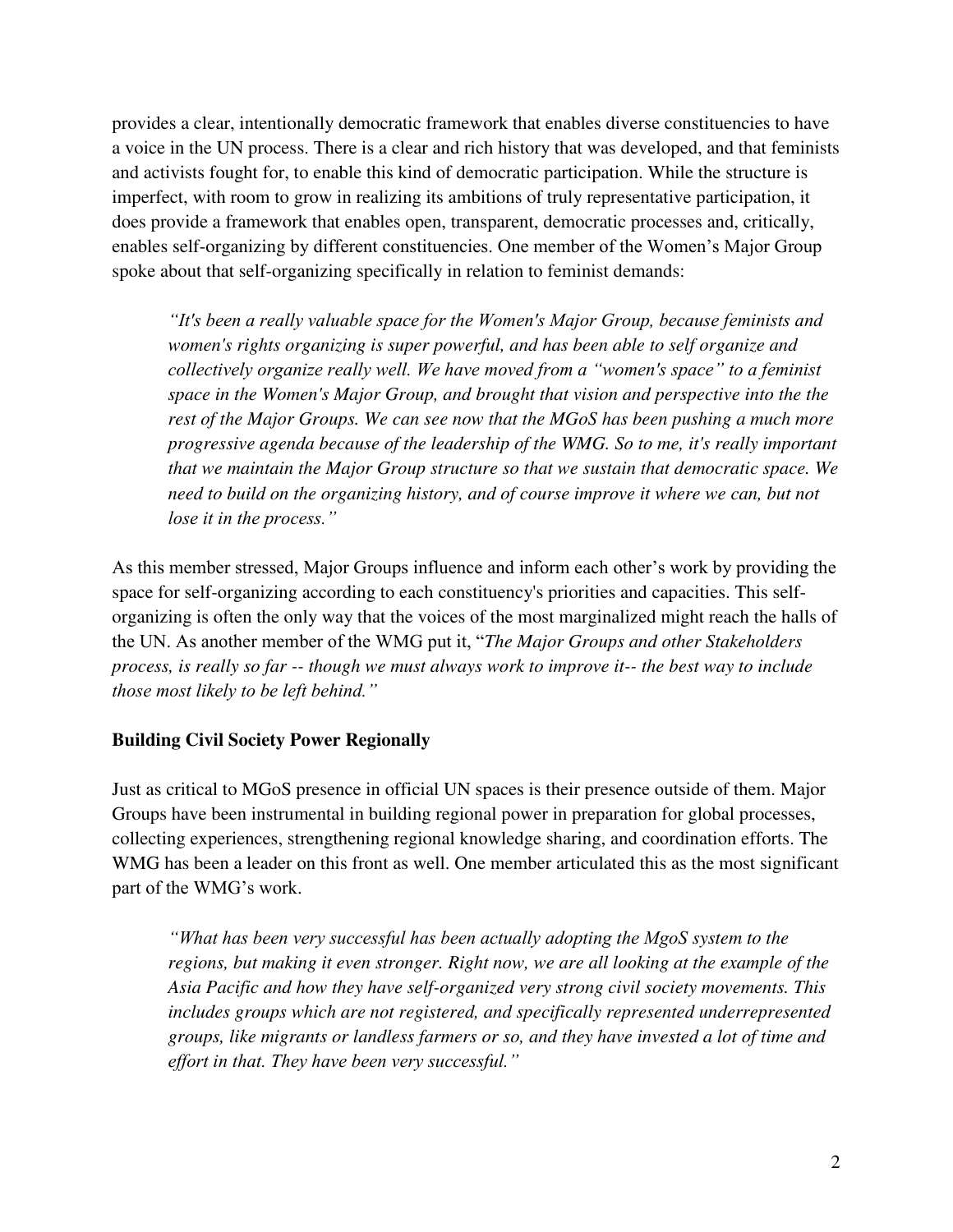Learning from the work done at the regional level informs and strengthens the work at the global level, as it brings Major Groups closer to ensuring civil society's voices - especially the most marginalized - are foregrounded in their advocacy. Building partnerships and coordination at the regional level, and strengthening civil society participation in this process, is crucial for actual implementation at the regional level. One member noted,

*"The SDGs are about implementation, and you have to do it on the ground. If you can't have participation of the feminist organizations at the local and national level, then this won't work. So we really need to create that type of space at the national and local level as well."* 

Due to the democratic nature of the MGoS system, broader regional civil society participation ensures stronger accountability at the global level, and Major Groups are uniquely positioned to coordinate these civil society consultations. They provide the space to shift demands according to local contexts, and shape the initiatives, projects, and text from the global level in order to be most effective in their own region.

*"The idea is that at a regional level, you're going to have a dedicated space for this constituency, with the ability for democratically-accountable governance with substantial feminist and women's rights agenda, and that engages with broader stakeholders. You have feminists in the Asia Pacific regional forums saying, for example, "no we don't want to have a stakeholder group on business, we're going to make it small enterprises." It's a platform for voice, really, and because the Asia Pacific region has been able to adopt it to the regional level, it's actually I think even potentially stronger than it was at the global level."*

## **Looking Forward**

Four years into the SDGs, it is clear that member states are not on track to meet the goals laid out in the 2030 Agenda. Discussion around reform and HLPF's inadequacy to meet its mandate are evolving into demands, and visions for transformational action are overdue. As we ask ourselves what is next, we must remain grounded in the power built collectively already within the Major Group structure, regionally and globally. Members of the Women's Major Group are optimistic about the direction the Major Groups are heading, and the potential for exchange and growth amongst each other.

*"So to me, my hope for the WMG is that during this series of transitions as we're moving forward, we will never lose that herstory and that we continue to build on it and make it even stronger. This is why we're so brave and impactful-- because we've managed to find*